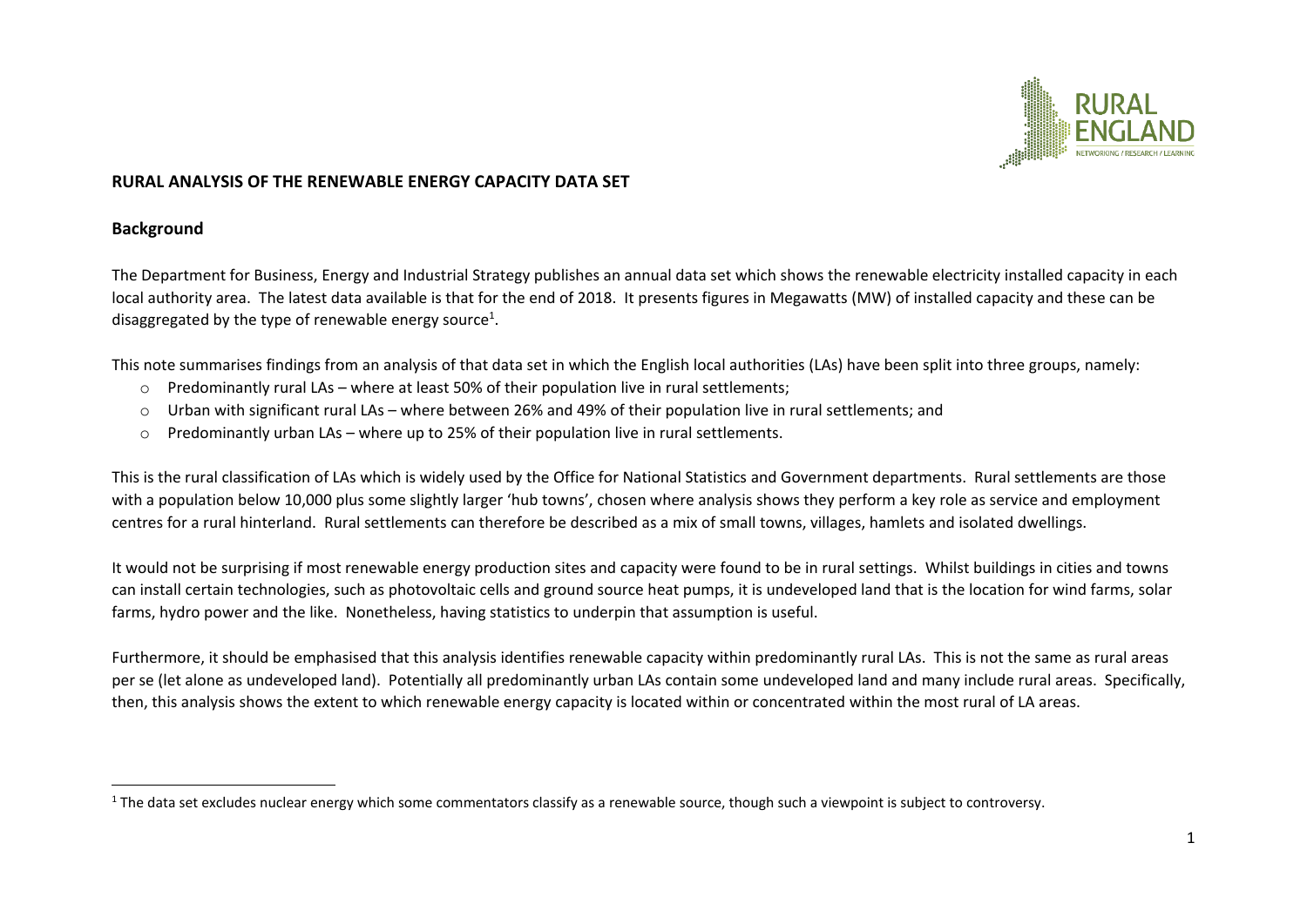## **Analysis**

Based on data for all the sources of renewable energy covered by this data set, 60% of the installed capacity in England is allocated to predominantly rural areas. As Table 1 shows, this figure can be compared with the much lower 22% of households which are located in predominantly rural areas.

If offshore wind is removed from this calculation (on the grounds it has been allocated to the nearest coast, but is not technically within LA areas), then 62% of the installed capacity is found in predominantly rural areas. Either way the proportion is similar.

In a nutshell, we can conclude that predominantly rural areas are the location for most of the country's renewable energy capacity, whilst predominantly urban areas are the location for most of the country's residential users of energy.

| Type of LA area              | Share of England |           |                        |           |                        |
|------------------------------|------------------|-----------|------------------------|-----------|------------------------|
|                              | households       | Megawatts | Share of England total | Megawatts | Share of England total |
| Predominantly rural          | 22%              | 16,555    | 60%                    | 12,873    | 62%                    |
| Urban with significant rural | 13%              | 4,832     | 17%                    | 2,816     | 13%                    |
| Predominantly urban          | 65%              | 6,421     | 23%                    | 5,251     | 25%                    |
| <b>England totals</b>        | 100%             | 27,808    | 100%                   | 20,940    | 100%                   |

*Table 1: Renewable electricity installed capacity in England, by rural-urban classification (2018)*

The data set covers twelve types of renewable energy source, but just four of these make up 90% of England's installed capacity. They are, in order of importance, photovoltaics, offshore wind, plant biomass and onshore wind. As Table 2 shows, the capacity for all these four sources is largely to be found in predominantly rural LA areas, albeit to a varying extent.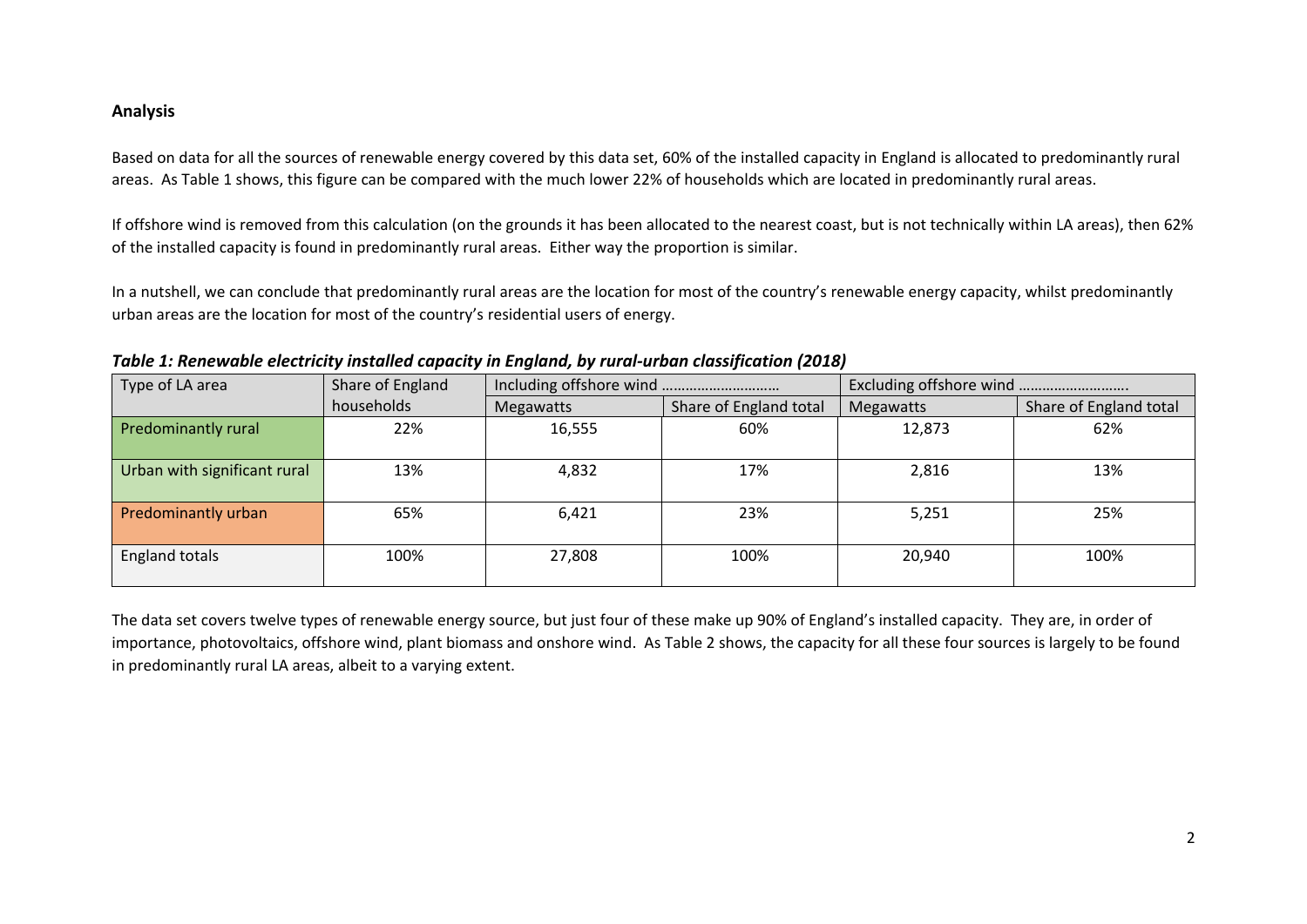| Type of LA area              | Share of England<br>households | Photovoltaics | Offshore wind <sup>2</sup> | Plant biomass | Onshore wind |
|------------------------------|--------------------------------|---------------|----------------------------|---------------|--------------|
| <b>Predominantly rural</b>   | 22%                            | 60%           | 54%                        | 87%           | 64%          |
| Urban with significant rural | 13%                            | 16%           | 29%                        | 3%            | 14%          |
| Predominantly urban          | 65%                            | 24%           | 17%                        | 10%           | 22%          |
| <b>England totals</b>        | 100%                           | 100%          | 100%                       | 100%          | 100%         |

# *Table 2: Renewable electricity installed capacity for the four main sources, by rural-urban classification (2018)*

As Table 3 then shows, there are some distinctive patterns to the distribution of these renewable energy sources, with some clear geographic concentrations. Findings for the four main renewable energy sources are:

- o Photovoltaics just four predominantly rural LA areas are the location for 15% of the country's capacity, two of them in the south west;
- $\circ$  Offshore wind just four predominantly rural LA areas are the (assigned) location for 40% of the country's capacity, all of them towards the southern end of the east coast;
- o Plant biomass just two predominantly rural LA areas are the location for 77% of the country's capacity. Most notable is the district of Selby, which is home to the wood pellet burning Drax power station; and
- o Onshore wind just two predominantly rural LAs are the location for 19% of the country's capacity, both of them towards the northern end of the east coast.

## *Table 3: Predominantly rural areas with the most installed capacity, for the four main renewable electricity sources (2018)*

|                        | <b>Photovoltaics</b>      | Offshore wind             | Plant biomass              | Onshore wind                  |
|------------------------|---------------------------|---------------------------|----------------------------|-------------------------------|
| Hotspots for installed | Wiltshire (594 MW)        | Suffolk Coastal (857 MW)  | Selby (in North Yorkshire) | East Riding of Yorkshire (318 |
| capacity among         | Cornwall (588 MW)         | North Norfolk (719 MW)    | $(2,663$ MW)               | MW)                           |
| predominantly rural LA | South Cambridgeshire (270 | Swale (in Kent) (630 MW)  | Northumberland (448 MW)    | Northumberland (275 MW)       |
| areas                  | MW)                       | Kings Lynn & West Norfolk |                            |                               |
|                        | Shropshire (212 MW)       | $(573$ MW)                |                            |                               |
|                        |                           |                           |                            |                               |

<sup>&</sup>lt;sup>2</sup> Offshore wind sites are assigned to the local authority area at the nearest coastline by this data set.